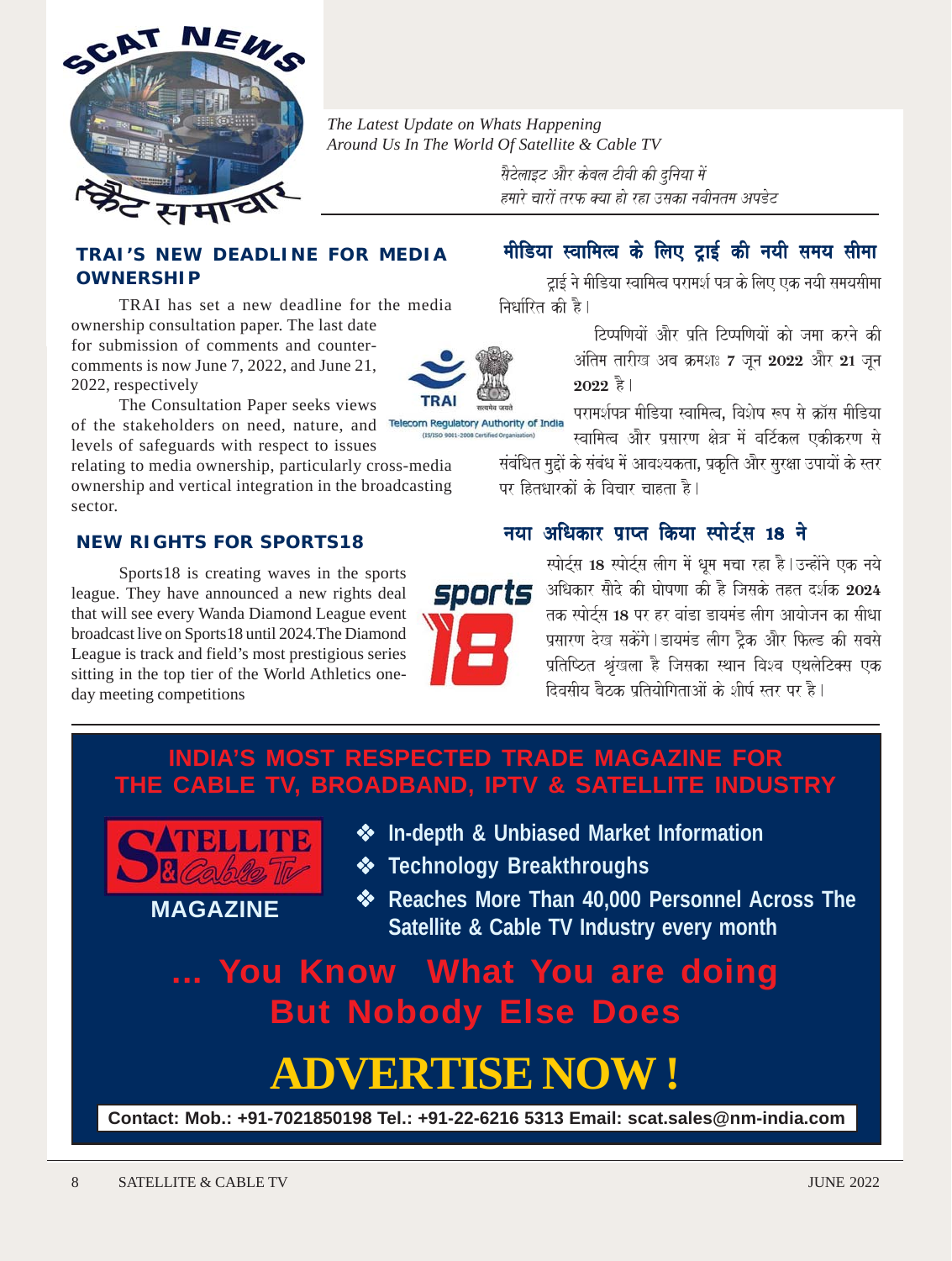

"The Diamond League series is not just a competition of the most elite athletes in the world but also a breeding ground for the future stars," says Viacom18 Sports CEO Anil Jayaraj. "The addition of live athletics coverage reiterates our commitment to

provide fans a comprehensive array of world-class sports events."

"We are absolutely delighted seeing our global premier track & field series accessible to the fans in India

through Sports18," says Diamond League AG CEO Petr Stastny. "Our competitions feature the world's best female and male athletes throughout the entire season, including reigning Olympic champions and a host of Olympic and World medallists."

#### **ZEE'S NEW INNOVATION HUB**

Zee has set up a new innovation hub and has plans to ramp up its technology, innovation and data capabilities The launch of its Technology and Innovation Centre was

done in Bengaluru and inaugurated by the Chief Minister of Karnataka, along with Amit Goenka, President – Digital Businesses & Platforms, Zee and Nitin Mittal, President – Technology & Data, Zee.

Zee will build the metaverse network for the Company with the help of AR, VR and NFT-

led delivery models and will focus on a futuristic tech stack which will enable omnipresent delivery of entertainment across platforms.

Nitin Mittal, President – Technology & Data, Zee, said, "At the Tech & Innovation Centre, we are building ability for Zee to leverage digital technologies to improve our reach and engage our customers anytime, anywhere across all devices. We have been a frontrunner in creating engaging content for more than 1.3 billion viewers and are currently focused on building Web 3.0 entertainment platforms. This Centre will build the metaverse future of

जी एआर. बीआर और .<br>एनएफटी के नेतृत्व वाले डिलीवरी <u>मॉडल की मदद से कंपनी के</u> लिए मेटावर्स नेटवर्क का निर्माण

करेगा और एक फ्यचरिस्टिक टेक स्टैक पर ध्यान केंद्रित करेगा जो <u>प्लेटफॉर्म पर मनोरंजन के सर्वव्यापी वितरण को सक्षम करेगा।</u>

जी के तकनीकी व डेटा के अध्यक्ष नितिन मित्तल ने कहा 'टेक व इनोवेशन सेंटर में. हम जी के लिए डिजिटल तकनीकों का लाभ उठाने की क्षमता का निर्माण कर रहे हैं, ताकि हमारी पहुंच में सुधार हो .<br>और हमारे ग्राहकों को किसी भी समय. कहीं भी सभी उपकरणों में शामिल किया जा सके | हम 1.3 बिलियन से अधिक दर्शकों के लिए. आकर्षक सामगी बनाने में सबसे आगे हैं और वर्तमान में वेब  $\bf{3.0}$ मनोरंजन प्लेटफॉर्म बनाने पर ध्यान केंदित कर रहे हैं |यह केंद्र हमारे

वायकॉम 18 स्पोर्टस के सीईओ अनिल जयराज कहते हैं. 'डायमंड लीग श्रृंखला न केवल दनिया के सबसे विशिष्ट एथलीटों की पतियोगिता है. बल्कि भविष्य के सितारों के लिए एक जन्म स्थल भी .<br>है।लाइव एथलेटिक्स कवरेज के अलावा प्रशंसकों को विश्वस्तरीय खेल आयोजनों की एक विस्तृत श्रृंखला प्रदान करने की

hmaarI p`itbawta kao daohrata hO.' **LEAGUE** 

डायमंड लीग एजी के सीईओ पेट स्टैस्टनी कहते हैं. 'स्पोर्टस 18 के माध्यम से भारत में प्रशंसकों के लिए

हमारे वैश्विक प्रीमियर ट्रैक एंड फील्ड श्रृंखला को देखकर हम बेहद खश हैं। ''हमारी प्रतियोगिताओं में पूरे सत्र में दनिया की सर्वश्रेष्ठ maihlaa AaOr pu\$Ya eqalaIT Saaimala hO¸ ijasamaoM maaOjaUda AaolaMipk caOMipyana और ओलंपिक और विश्व पटक विजेता शामिल हैं। $^{\prime}$ 

## जी का नया इनोवेशन हब

जी ने एक नया इनोवेशन हब स्थापित किया है और इसकी तकनीकी, इनोवेशन और डेटा क्षमताओं को बढाने की योजना है।

इसके तकनीकी और नवाचार केंद्र का शुभारंभ बेंगलुरू में

किया गया था और इसका उदघाटन कर्नाटक के मख्यमंत्री के साथ जी के डिजिटल व्यवसाय और प्लेटफॉर्म के अध्यक्ष अमित <u>गोयनका और जी के ही तकनीकी</u> <u>व डेटा के अध्यक्ष नितिन मित्तल</u> ने मिलकर किया था।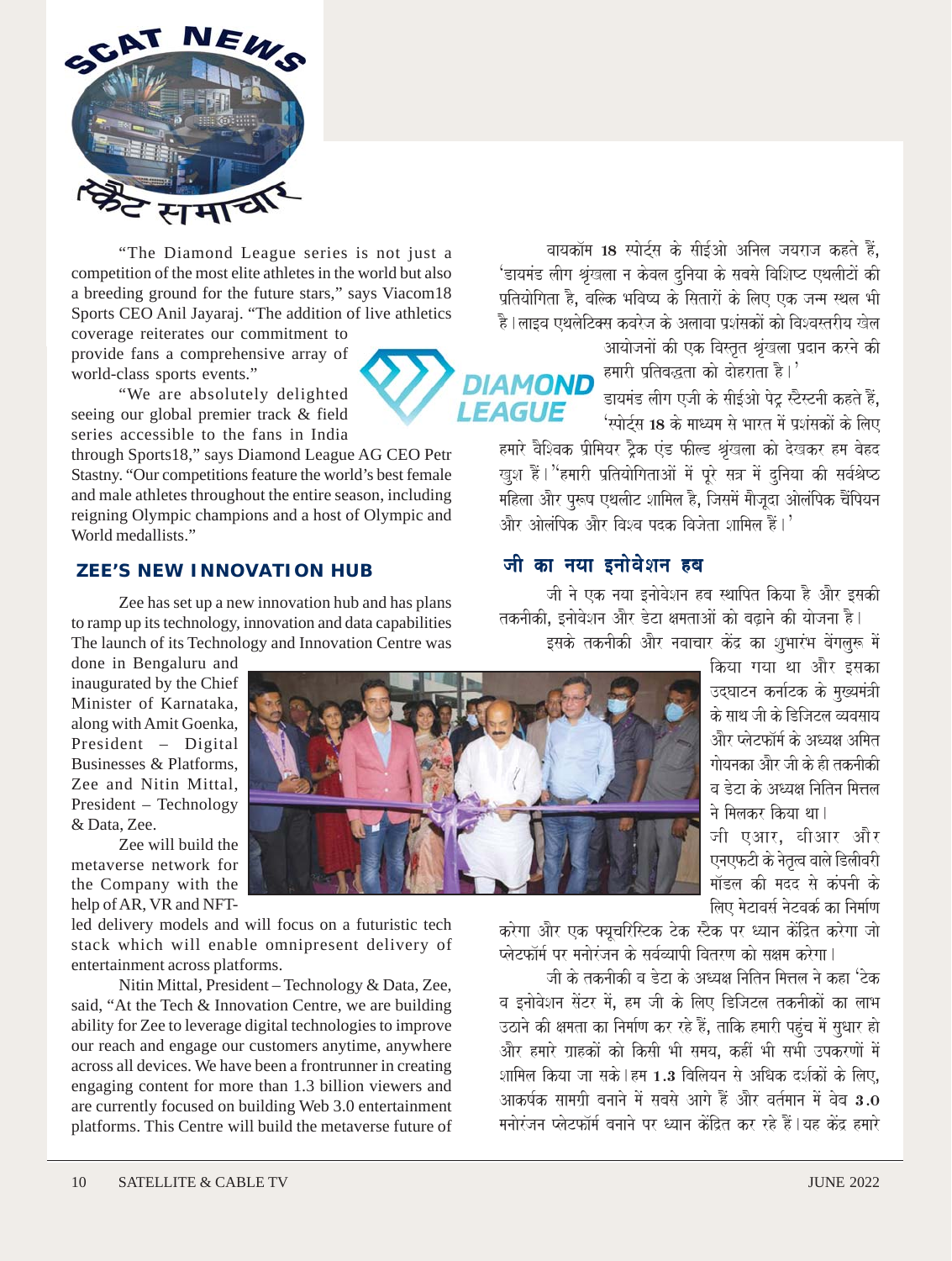

Zee including AR, VR, NFTs and relevant data models to our digital platforms."

#### **JOY CHAKRABORTHY LEAVES GOLDMINES**

Joy Chakraborthy has quit Goldmines Telefilms where he was CEO. The exit has been due to differences with the promotor Manish Shah.

 "Since the time I joined Goldmine, promoter Manish Shah and I have worked in tandem to take our network to a new height in terms of viewership, brand perception, revenue etc. We have seen monthly revenues taking a jump of more than thrice of what it was when I joined, with full implementation of sales processes and planning. During this period, we have also launched two more channels, which will also be leaders in their genre. "stated Joy.

Joy was earlier CEO Enter10 Media, TV Today Network and Executive director at Zee

group, Director at Times of India group, President at TV18 News Network and Executive Vice President at Star TV.

#### **BHASKAR DAS QUITS REPUBLIC**

Bhaskar Das has put in his papers at Republic Media Network as Chief Strategy Officer. He joined Republic Media Network in 2019 as Group President.

Das had earlier served as the President of the Times of India Group and as the Group CEO of Zee Media Network and Executive President of the Dainik Bhaskar Group.

#### **NEW PROMOTIONS AT 9X**

9X Media has promoted Deepali Oroskar and Nihal Ghosh to Sr Vice-President of Ad Sales. Nihal Ghosh will



**JOY CHAKRABORTHY**

डिजिटल प्लेटफॉर्म एआर, वीआर, एनएफटी और प्रासंगिक डेटा मॉडल  $\pi$ हित जी के भविष्य का निर्माण करेगा।'

### गोल्डमाइंस छोड़ा जॉय चक्रवर्ती ने

जॉय चक्रवर्ती ने गोल्डमाइंस टेलीफिल्म्स को छोड दिया है जहां वे सीईओ थे।ऐसा उन्होंने प्रमोटर मनीष शाह के साथ मतभेदों के कारण किया है।

> श्री जॉय ने बताया 'जब से मैं गोल्डमाइंस में शामिल हुआ, प्रमोटर मनीष शाह और मैंने दर्शकों की संख्या. बांड धारणा. राजस्व आदि के मामले में अपने नेटवर्क को एक नयी ऊंचाई पर ले जाने के लिए मिलकर काम किया है।हमने मासिक राजस्व में तीन गुना से अधिक छलांग देखी है।यह तब था जब मैं बिकी पकियाओं और योजना के पूर्ण कार्यान्वयन के साथ शामिल हुआ था। इस दौरान हमने दो और चैनल भी लॉन्च किये हैं जो अपने जॉनर में भी लीइर होंगे। $^{\prime}$

> इसके पहले श्री जॉय एंटर 10 मीडिया, टीवी टूडे नेटवर्क के सीईओ और जी समह में कार्यकारी निदेशक, टाइम्स

ऑफ इंडिया समूह के निदेशक, टीवी 18 न्यूज नेटवर्क अध्यक्ष और स्टार टीवी के कार्यकारी उपाध्यक्ष थे।

#### रिपब्लिक छोड़ा भास्कर दास ने



श्री भास्कर दास ने रिपब्लिक मीडिया में मख्य रणनीतिक अधिकारी के रूप में अपना इस्तीफा दे दिया है।वह 2019 में ग्रप प्रेसिडेंट के रूप में रिपब्लिक मीडिया नेटवर्क में शामिल हुए।

श्री दास ने इससे पहले टाइम्स ऑफ इंडिया समूह के अध्यक्ष और जी मीडिया नेटवर्क के समूह सीईओ और दैनिक भास्कर समूह के कार्यकारी अध्यक्ष के रूप में कार्य किया था।

# 9एक्स मीडिया में नयी तरक्की

9एक्स मीडिया ने दीपाली ओरोस्कर और निहाल घोष को एड सेल्स का सीनियर वाइस प्रेसिडेंट बनाया है |निहाल घोष 9 एक्सएम



# **ADVERTISE NOW !**

**Contact: Mob.: +91-7021850198 Tel.: +91-22-6216 5313 Email: scat.sales@nm-india.com**